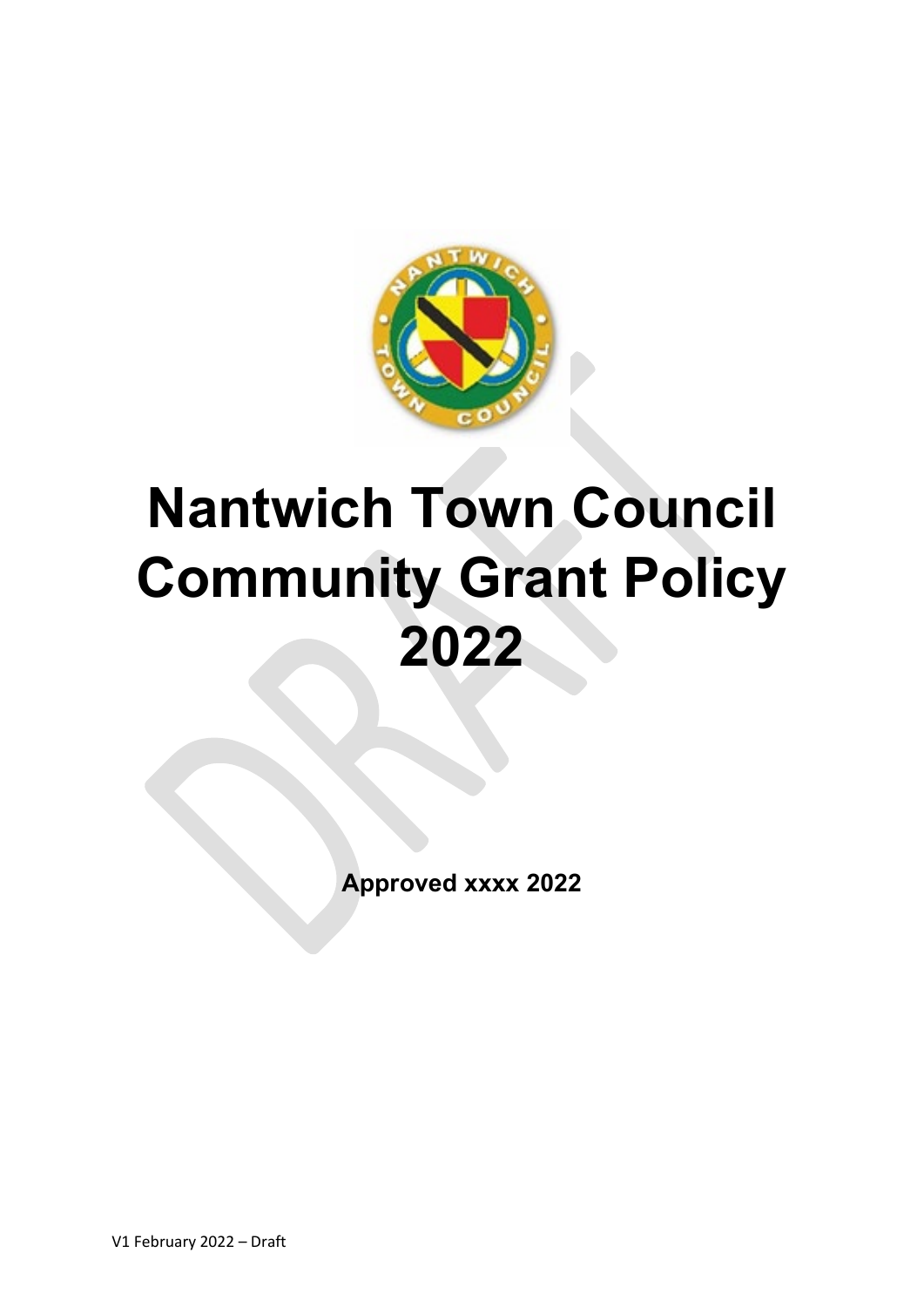## **Content**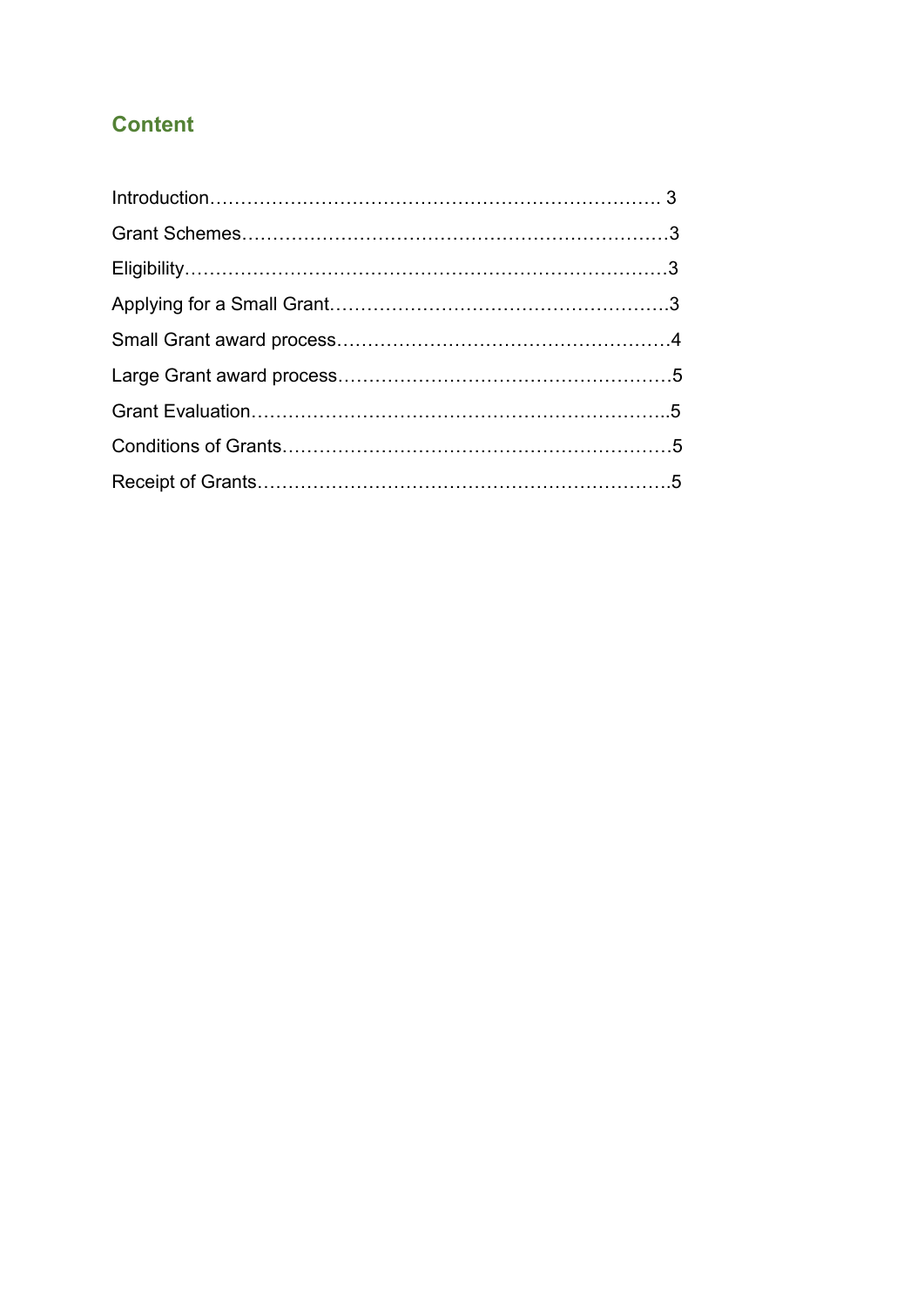## **Introduction**

- 1.1 Nantwich Town Council has a commitment to encourage, support a promote volunteer organisations and charities within Nantwich for the benefit of the Town. The Town Council makes an annual budget provision for Community Grants to help meet its aims.
- 1.2 Communit grants come from taxpayer funds and a key principle of this policy is to ensure that grant expenditure is open and transparent.
- 1.3 Decisions related to Commuity grants have been delegated to the Finance Committee for all grants below £5,000. Any large grant applications above £5,000 will be determined by Full Council.
- 1.4 This policy is designed to act as guidance for applicants and councillors when considering applications.
- 1.5 Applicants are encouraged to look at alternative sources of funding in addition to these schemes.
- 1.6 The Town Council seeks to provide grants which meet at least one of the following outcomes:
	- a) Provides improved opportunities/services for those aged 18 and under and/or 65 or over;
	- b) Provides a new or improves an existing asset or service which will benefit a signifiant percentage of residents;
	- c) Enhances the profile and/or reputation of Nantwich;
	- d) Compliments the corporate aims of the Town Council

## **Grant Schemes**

The Town Council operates three grant schemes:

- 2.1 The Capital grants is awarded from capital reserves. Applications for this scheme are considered once a year in October for payment the following April from capital reserves.
- 2.2 The Small Grants Scheme is for grants of a value up to £500. Applications for this scheme are considered three times per year.
- 2.3 The Large Grants Scheme is for grants of a value in excess of £500. Applications for this scheme are considered in October each year for payment in the following April from revenue funds.

## **Eligibility**

3.1 The schemes are only open to Community Groups, Voluntary Organisations, Local Charities, Community Interest Companies or sports/recreational clubs may apply. All must be of a non-commercial nature.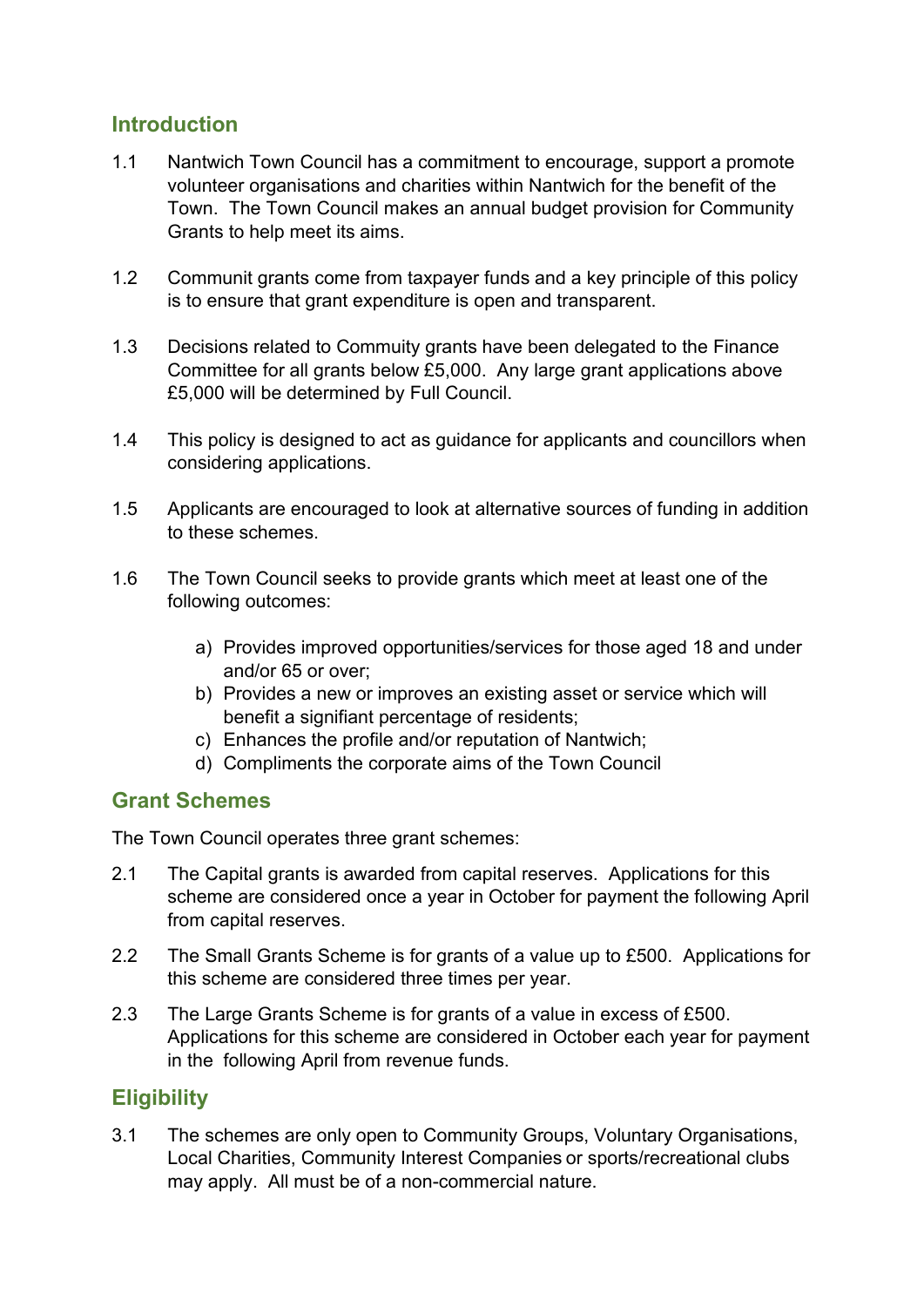- 3.2 Bodies must have a bank account in the name of the organisation.
- 3.3 Projects must deliver a benefit to the residents of Nantwich.
- 3.4 The Town Council will not fund:
	- hospitality,
	- salaries,
	- religious organisations (unless for non-religious activities),
	- core school expenditure,
	- activities of political organisations,
	- events that have already occurred, equipment already purchased or work already started or completed.
	- Repayment of loans or cost of services, equipment or provision in anticipation of a grant,
	- Organisations that have a closed or restricted membership,
	- Generally, national charities or bodies unless there is a clear benefit to residents of Nantwich
- 3.5 The Town Council will only consider one application from an organisation within any financial year.

## **Applying for a Small Grant**

- 4.1 Applications should be made on the application form via the Town Council website [\(www.nantwichtowncouncil.gov.uk\)](http://www.nantwichtowncouncil.gov.uk/) and include all the information requested on the form. An application could be delayed or turned down if details are not provided.
- 4.2 Applicants must supply the previous financial years accounts and a recent bank statement for the last three months. New/start-up organisations should submit a financial statement containing their proposed budget.
- 4.3 For the purchase of items consideration should be given to the Town Council purchasing items and gifting them to the organisation rather than providing a grant. This is because the Town Council can reclaim VAT for items purchased which are gifted as grants.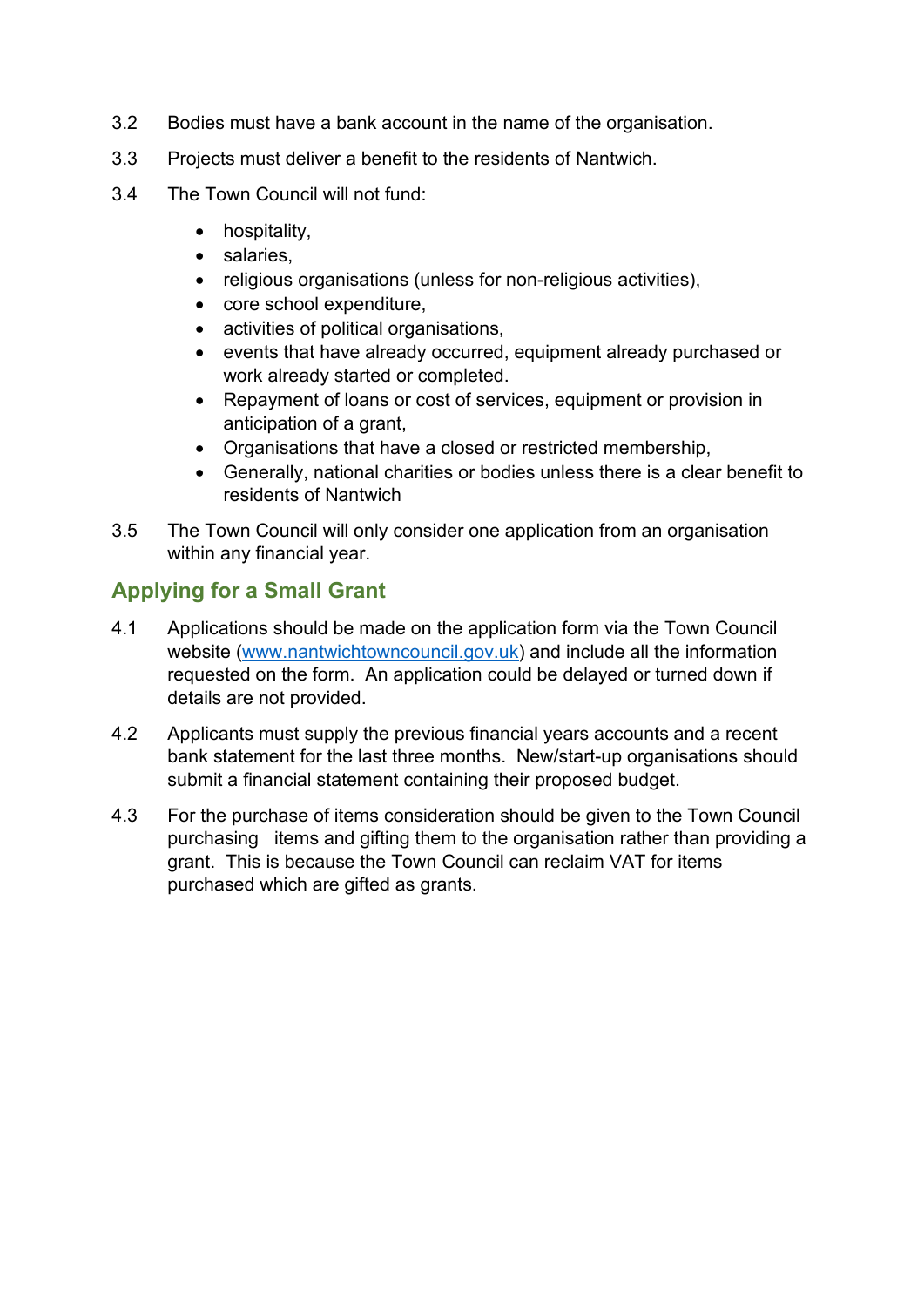## **Small Grant Award Process**

- 4.4 Small grant applications will be considered three times per year by the Finance Committee.
- 4.5 Applications will be scored as follows:

| <b>Criterion</b>                                     | <b>Score</b> | <b>Definition</b>                                                                                                                                                                                                                                                                     |
|------------------------------------------------------|--------------|---------------------------------------------------------------------------------------------------------------------------------------------------------------------------------------------------------------------------------------------------------------------------------------|
| Achieves outcomes                                    | Up to 10     | A high score indicates that the<br>application meets at least one outcome<br>fully, and provides a legacy of benefits to<br>the community. A very high score here<br>would indicate meeting two or more<br>outcomes fully.                                                            |
| Value for money                                      | Up to 10     | A high score indicates that the<br>application is either collaborative with<br>other organisations or supplemented by<br>match funding. It must provide a cost<br>effective use of our funds.                                                                                         |
| <b>Strong Governance</b>                             | Up to $10$   | A high score indicates that the applicant<br>has good control structures within its<br>organisation; and experienced individuals<br>leading the project. Strong dependence<br>on just one or two individuals is not good.<br>If relevant, insurance arrangements must<br>be in place. |
| Fits well with Town<br><b>Council Corporate aims</b> | Up to $10$   | A high score indicates a good fit with the<br>stated corporate aims of Nantwich Town<br>Council.                                                                                                                                                                                      |

- 4.6 An application must score at least 6 points on governance and achieve an overall score of at least 18 to be awarded a grant. Subject to these provisions, the Town Council will award those grants which achieve the highest score in the current round of funding.
- 4.7 The Council will set a Small grants budget annually and seek to award grants to the value of 1/3 of the budget at each decision meeting.

## **Applying for a Large Grant/Capital Grant**

- 5.1 Applications should be made on the application form via the Town Council website [\(www.nantwichtowncouncil.gov.uk\)](http://www.nantwichtowncouncil.gov.uk/) and include all the information requested on the form. An application could be delayed or turned down if details are not provided.
- 5.2 Applicants must supply the previous financial years accounts and a recent bank statement for the last three months. New/start-up organisations should submit a financial statement containing their proposed budget.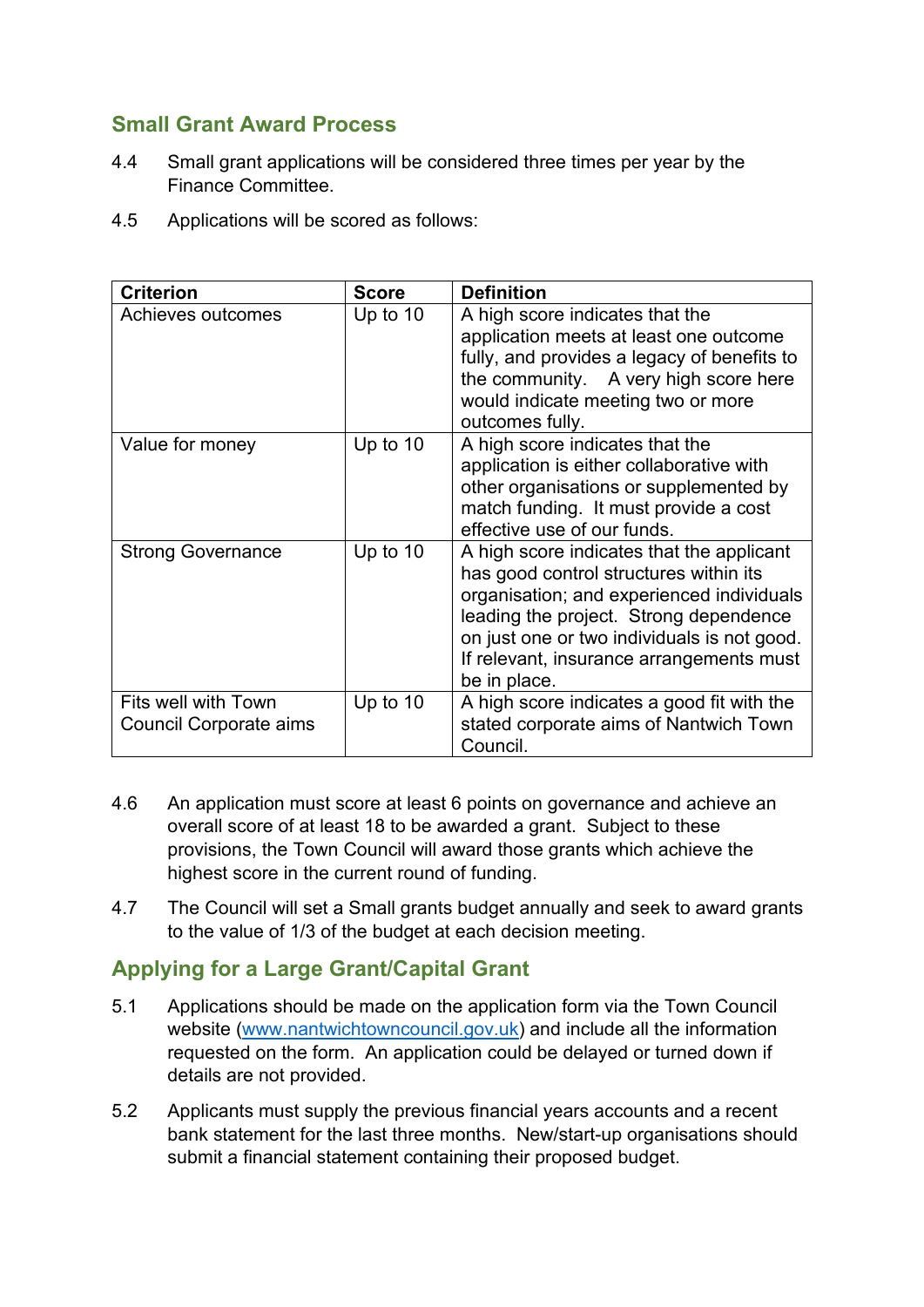- 5.3 Where expenditure on a single item would exceed £1000 the applicant should demonstrate that best value has been sought; this would normally be by the submission of quotations.
- 5.4 Applicants will be asked to attend the committee meeting where their grant will be considered to answer any questions which may arise.
- 5.5 The deadline for applications to be considered for this scheme shall be set b the Town Clerk to correspond with the Council's budget setting cycle, generally October. The deadline date shall be published as soon as practicable.
- 5.6 For the purchase of items consideration should be given to the Town Council purchasing items and gifting them to the organisation rather than providing a grant. This is because the Town Council can reclaim VAT for items purchased which are gifted as grants.

#### **Grant Evaluations**

- 6.1 The Council reserves the right to monitor the use of the grant/award and the organisation must allow reasonable access to premises/accounts upon request from the Town Clerk. The Council may require that a representative of the Council attends an appropriate committee or the governing body of the organisation.
- 6.2 It is also a requirement for a report to be given to the Council six months after the grant /award is approved and shortly after the project is completed and in any event within one year of the grant/award.

## **Conditions of Grants**

An application under all schemes shall indicate agreement to the following conditions:

- 7.1 Recipients shall provide a report to the Council six months after the grant/award is approved and after the project is completed and in any event within one year of the grant.
- 7.2 The grant can only be used for the purpose stated in the application and the Council reserves the right to reclaim any grant not being used for the specified purpose of the application.
- 7.3 Acknowledgement of the financial support received from the Council will be required on documentation and any promotional literature or other media operation. The Council may require a plaque or similar notice to be displayed.
- 7.4 If the organisation disbands for any reason during the period of the grant, the Council may ask for all or part of the monies to be paid back.
- 7.5 To be eligible for a grant /award an organisation shall not discriminate on grounds of race, gender, disability, age, (except for obvious reasons, such as